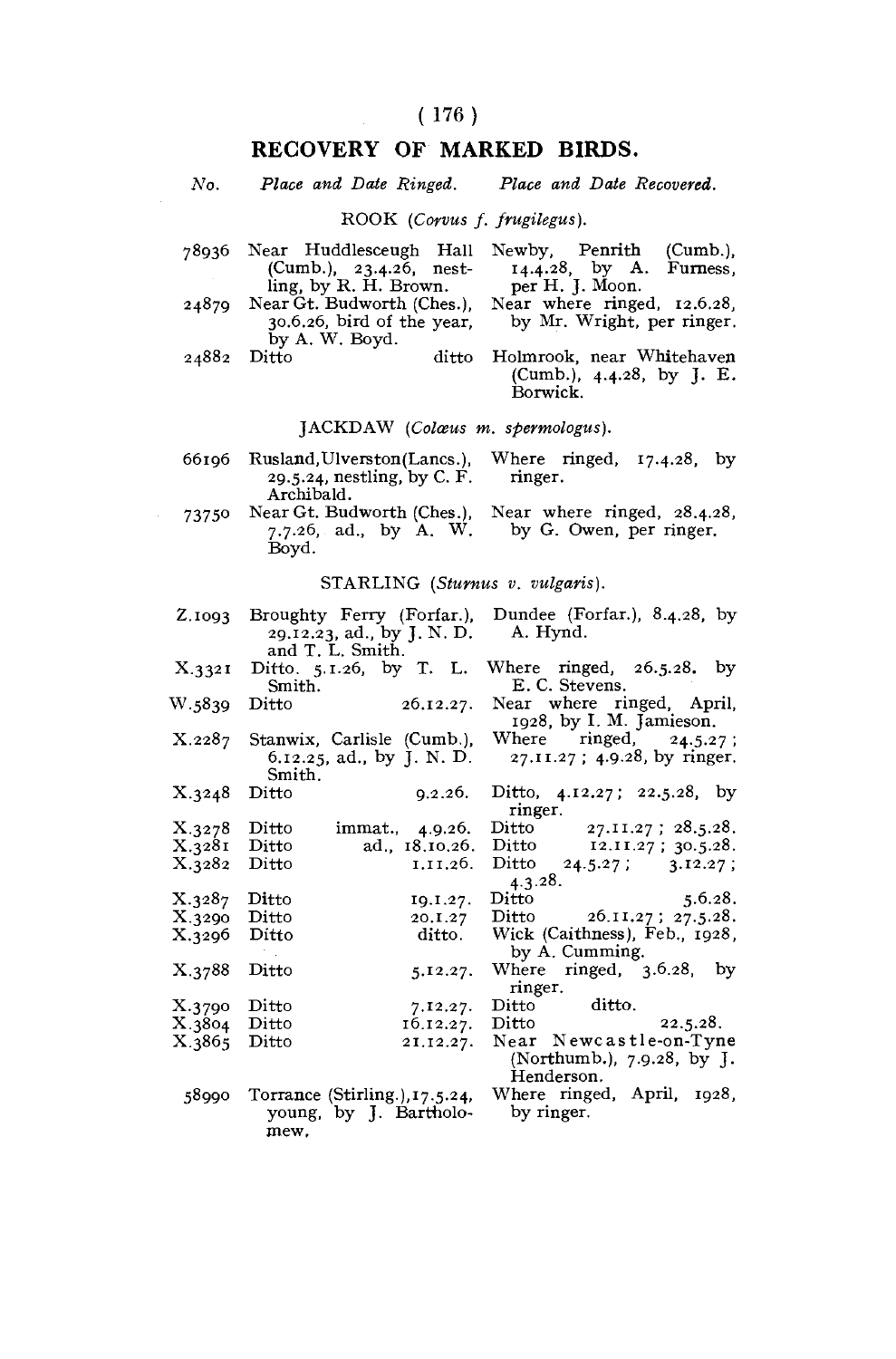# VOL. XXII] RECOVERY OF MARKED BIRDS. 177

| No.            |                                                                                                         | Place and Date Ringed. Place and Date Recovered.                                 |
|----------------|---------------------------------------------------------------------------------------------------------|----------------------------------------------------------------------------------|
|                | STARLING (continued).                                                                                   |                                                                                  |
| W.8667         | $(Y$ orks.),<br>Great Ayton<br>21.5.27, young, for G. P.<br>Pollitt.                                    | Redcar (Yorks.), 16.4.28, by<br>F. W. Landymore.                                 |
| <b>B.1481</b>  | Ullswater (Westmorland),<br>6.6.24, young, by H. J.<br>Moon.                                            | Near where ringed, 7.5.28, by<br>Mrs. Jackson, per ringer.                       |
| RR.2641        | Ditto<br>May, 1927.                                                                                     | Ditto, early October, 1928,<br>by E. W. Fisher, per<br>ringer.                   |
| X.1678         | Near Gt. Budworth (Ches.),<br>5.12.25, ad., by A. W.<br>Bovd.                                           | Warrington (Lancs.), 3.5.28,<br>by W. Cook.                                      |
| X.1656         | ditto.<br>Ditto                                                                                         | Garlsdorf, Bleckede on the<br>Elbe, Hanover, Germany,<br>14.7.28, by H. Schulte. |
| X.2611         | Ditto<br>13.12.25.                                                                                      | Near where ringed, 5.6.28, by<br>Mr. Harrison, per ringer.<br>Nesting.           |
| W.5268         | Ditto, nestling, $17.5.27$ .                                                                            | Ditto, 24.8.28, by ringer.                                                       |
| 74555.         | Camelon (Stirling), 19.12.25,<br>ad., by W. Brotherton.                                                 | Where ringed, 17.5.28, by<br>J. Moir. Again released.                            |
| X.9616         | Canterbury (Kent), 22.5.26,<br>young, by St. Edmund's<br>School N.H.S.                                  | Herne Bay (Kent), April,<br>1928, by G. Fairbarns.                               |
| W.2653         | Eton (Bucks.),<br>26.12.26,<br>ad., by A. Mayall.                                                       | Where ringed, March, 1928,<br>by C. M. B. Renshaw.                               |
| V.2802         | Scone Estate (Perth.),<br>8.6.27, nestling, by Lord<br>Scone.                                           | On high ranges of Ben<br>Chonzie $(Perth.)$ , 5.6.28<br>by R. R. Ross.           |
| Y.3799         | Near Chichester (Sussex),<br>18.2.27, ad., by R.<br>Carlyon-Britton.                                    | Where ringed, May, 1928, by<br>J. Smithers. Nesting.                             |
| W.6079         | Ditto juv., 7.8.27.<br>Ditto ad., 1.1.28.                                                               | ditto. Nesting.<br>$\mathbf{Ditto}$                                              |
| W.6099         |                                                                                                         | Near Danzig, Prussia,<br>23.7.28, by E. Hoffman.                                 |
| ${\bf Aberd.}$ | Salisbury (Wilts.), 30.12.27,                                                                           | Deutsch Krone, W. Prussia,                                                       |
| Univ.          | ad., by M. W. Willson.                                                                                  | 18.8.28, by J. Dobbek, per                                                       |
| 38214          |                                                                                                         | J. Thienemann.                                                                   |
|                | GREENFINCH (Chloris ch. chloris).                                                                       |                                                                                  |
| A.9332         | Near Gt. Budworth (Ches.),<br>20.2.24, ad., by A. W.<br>Boyd.                                           | Where ringed,<br>27.2.24;<br>$1.5.28$ , by ringer.                               |
| F.1132         | Ditto<br>8.4.27.                                                                                        | Ditto<br>27.4.28.                                                                |
| D.6910         | Near Dundee (Forfar.), Near where ringed,<br>23.5.26, nestling, by Miss Again released.<br>E. C. Sharp. | 11.7.28.                                                                         |

# CHAFFINCH *{Fringilla c. ccelebs).*

B.3686 Near Gt. Budworth (Ches.), Near where ringed, 30.5.28, 12.11.24, ad., by A. W. by J. Bell, per ringer. Boyd.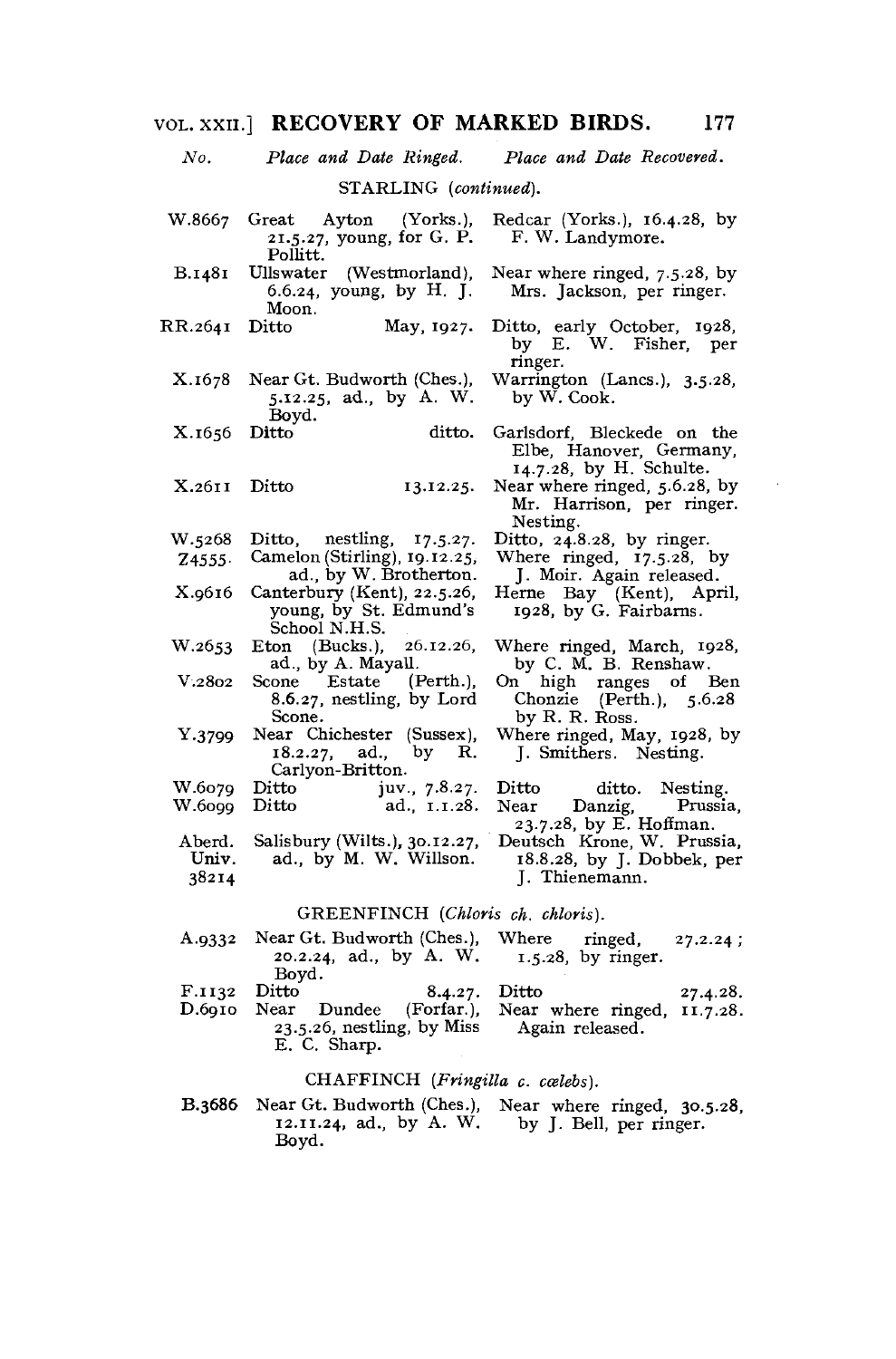# 178 **BRITISH BIRDS** [VOL. XXII.

## *No. Place and Date Ringed. Place and Date Recovered.*

# CHAFFINCH *(continued).*

|        |                                                                                                                | D.3301 Near Gt. Budworth (Ches.), Where ringed, 15.6.26; |
|--------|----------------------------------------------------------------------------------------------------------------|----------------------------------------------------------|
|        |                                                                                                                | 28.12.25. ad., by A. W. March, June, July, 1927;         |
|        | Boyd.                                                                                                          | 29.3.28, by ringer.                                      |
| F.1123 | Ditto<br>25.3.27.                                                                                              | 22.6.28.<br>Ditto                                        |
|        |                                                                                                                | D.4826 Stanwix, Carlisle (Cumb.), Where ringed, 11.7.27; |
|        | 14.12.25, ad., by J. N. D.<br>Smith.                                                                           | 4.3.28.                                                  |
| D.3980 | Scone Estate (Perth.).                                                                                         | Near where ringed, 2.5.28,                               |
|        | 22.5.26, nestling, by Lord by Mrs. C. Menzies.                                                                 |                                                          |
|        | Scone.                                                                                                         |                                                          |
|        | VELLOW DINTRING (Factoring and the state of the state of the state of the state of the State of the State of T |                                                          |

#### YELLOW-BUNTING *(Emberiza c. citrinella).*

|                |       | B.9053 Near Gt. Budworth (Ches.). Where ringed, 2.3.28, by<br>12.2.25, ad., by A. W. ringer. |               |                                     |          |  |
|----------------|-------|----------------------------------------------------------------------------------------------|---------------|-------------------------------------|----------|--|
| B.0118 Ditto   | Boyd. |                                                                                              |               |                                     |          |  |
|                |       |                                                                                              | F.9017.       | 28.2.25. Ditto, 8.3.28; re-ringed   |          |  |
| $D.3293$ Ditto |       | $16.12.25$ . Ditto, March, June, $1926$ ;                                                    |               |                                     |          |  |
|                |       |                                                                                              |               | April, $1928$ .                     |          |  |
| $D.5046$ Ditto |       | 28.2.26.                                                                                     | Ditto         | $28.5.27$ ; 4.4.28.                 |          |  |
| D.5060 Ditto   |       |                                                                                              | 7.3.26. Ditto |                                     | 22.2.28. |  |
| F.1167 Ditto   |       |                                                                                              |               | 12.5.27. Ditto, May, June, 1928.    |          |  |
| $F.8967$ Ditto |       |                                                                                              |               | 12.2.28. Near where ringed, 9.8.28, |          |  |
|                |       |                                                                                              |               | by G. Platt.                        |          |  |

# SKY-LARK *(Alauda a. arvensis).*

D.5059 Near Gt. Budworth (Ches.), Where ringed, three times 6.3.26, ad., by A. W. Boyd. June, 1928, by ringer.

# SPOTTED FLYCATCHER *(Muscicapa s. striata).*

G.3192 Bromyard (Worcs.), 24.6.28, nestling, by P. E. A. Morshead. P. E. A. Garonne), France, 5-9-28, by H. Girou. Mas d'Argenais (Lot et

## PIED FLYCATCHER *(Muscicapa h. hypoleuca).*

D.7812 Hamsterley, Witton-le- Eggleston, near Darlington (Durham),  $25.5.28$ , by G. East. young, for G. P. Pollitt.

## SONG-THRUSH *(Turdus ph. clarkei).*

|        | Z.6378 Eton (Bucks.), 28.5.24,                                                              | Near where ringed, Aug.,                                  |
|--------|---------------------------------------------------------------------------------------------|-----------------------------------------------------------|
|        | nestling, by A. Mayall. 1927, by G. Webb.                                                   |                                                           |
| V.1180 | Ditto<br>15.5.27.                                                                           | Ditto, Sept., 1928, ditto.                                |
|        | Z.3592 Malvern (Worcs.), 12.6.24,<br>immat., by $P. E. A.$ 10.5.28, by ringer.<br>Morshead. | Where $ringed$ , $13.2.27$ ;                              |
|        | Y.2464 Scone Estate (Perth.),<br>$30.4.25$ , nestling, by Lord<br>Scone.                    | Near where ringed, 3.8.27, by<br>J. Campbell, per ringer. |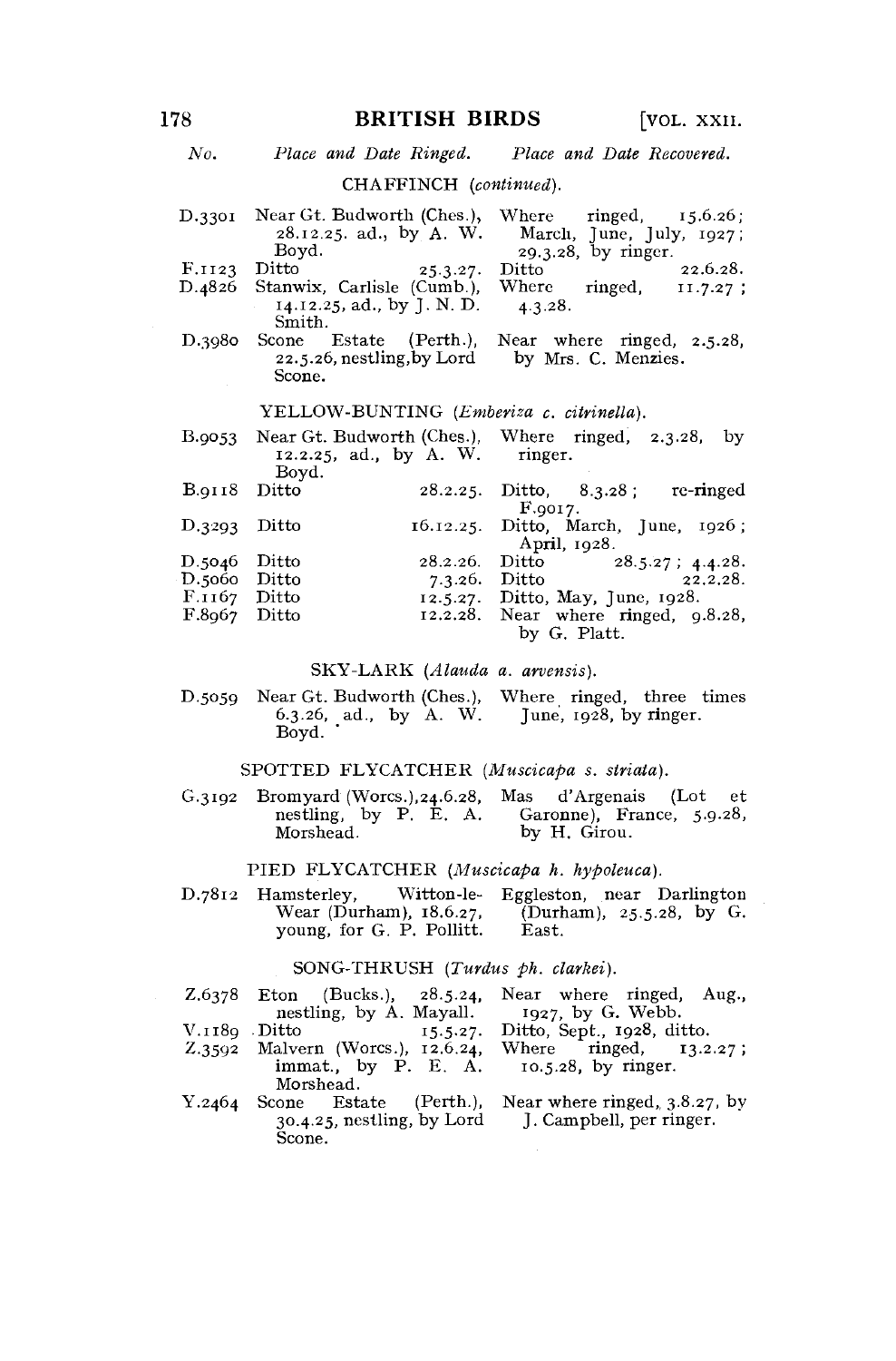| No.              | Place and Date Ringed.                                                                   | Place and Date Recovered.                                                                       |
|------------------|------------------------------------------------------------------------------------------|-------------------------------------------------------------------------------------------------|
|                  | SONG-THRUSH (continued).                                                                 |                                                                                                 |
| Y.2013           | 8.3.25, ad., by A. W. 16.4.28, by ringer.<br>Boyd.                                       | Near Gt. Budworth (Ches.), Where ringed, 10.2.27;                                               |
| W.5417           | Ditto<br>7.7.27.                                                                         | Ditto, $9.3.28$ ; twice May,<br>1928.                                                           |
| Y.2909           | Ullswater (Westmorland),<br>April, 1925, young, by<br>H. J. Moon.                        | Near where ringed, 10.9.28,<br>by F. Smith, per ringer.                                         |
| 76627            | May, 1925.<br>Ditto                                                                      | Near Penruddock (Cumb.),<br>6.4.28, by J. Hayton.<br>Ringed leg only found.                     |
| Y.5684           | Nether Welton (Cumb.),<br>$17.4.26$ , nestling, by<br>R. H. Brown.                       | East Kilbride (Lanark.),<br>14.3.28, by Miss R. Ambler.                                         |
| Z.2407           | Seaford (Sussex), 27.5.26,<br>nestling, by J. F. Thomas.                                 | Wilmington (Sussex), 9.5.28,<br>by I. W. Wilson.                                                |
| X.6889.          | Kirkmahoe (Dumfries.),<br>22.4.27, nestling, by W.<br>and A. B. Duncan.                  | Drung (Cavan), Ireland,<br>March, 1928, by M. Reehill.                                          |
| X.3722           | Carlisle (Cumb.), 11.5.27,<br>ad., by J. M. D. Smith.                                    | Where $ringed$ , $22.4.28$ ;<br>24.5.28, by ringer.                                             |
| X.3767<br>W.4653 | Ditto 11.11.27.<br>Stocksfield (Northumb.),<br>19.5.27, young, by Mrs.<br>T. E. Hodgkin. | Ditto 22.5.28; 3.6.28.<br>Newburn - on - Tyne (Nor-<br>thumb.), $28.3.28$ , by W.<br>Armstrong. |
| E.8637           | Torrance (Stirling.), 13.5.27,<br>young, by J. Bartholo-<br>mew.                         | Where ringed, April, 1928, by<br>ringer.                                                        |
| W.5658           | Malvern (Worcs.), 23.6.27,<br>nestling, by P. E. A.<br>Morshead.                         | Ditto, $4.2.28$ , by H. E.<br>Milliken.                                                         |
| V.8019           | Wilmslow (Ches.), $5.8.27$ ,<br>ad., by E. Cohen.                                        | Ditto, March, 1928, by Mrs.<br>I. A. Hay.                                                       |
| V.8003           | Ditto<br>6.8.27.                                                                         | Ditto, $21.4.28$ , by ringer.                                                                   |
|                  | RING-OUZEL (Turdus t. torquatus)                                                         |                                                                                                 |
| Y.5230           | 25.5.25, nestling, by A. W. 1928, by A. H. Wain.<br>Boyd.                                | Near Buxton (Derby.), Near where ringed, Aug.,                                                  |
|                  | BLACKBIRD (Turdus m. merula).                                                            |                                                                                                 |
|                  | 51360 Kilmacolm<br>23.7.22, nestling, by Mr. J. H. Whitler.<br>and Mrs. R. O. Blyth.     | (Renfrew.), Where ringed, $12.7.28$ , by                                                        |

- Z-745I and Mrs. R. O. Blyth. Kirkmahoe (Dumfries.), 18.5.24, nestling, by Miss L. Duncan. Ditto, 27.12.27, by ringer. Ditto 28.12.27.
- Y.7763 Ditto, immat., 11.8.26, by W. and A. B. Duncan.
- Y.2363 Scone Estate (Perth.), 1.5.25, nestling, by Lord Scone. Near where ringed, 23.3.28, by ringer.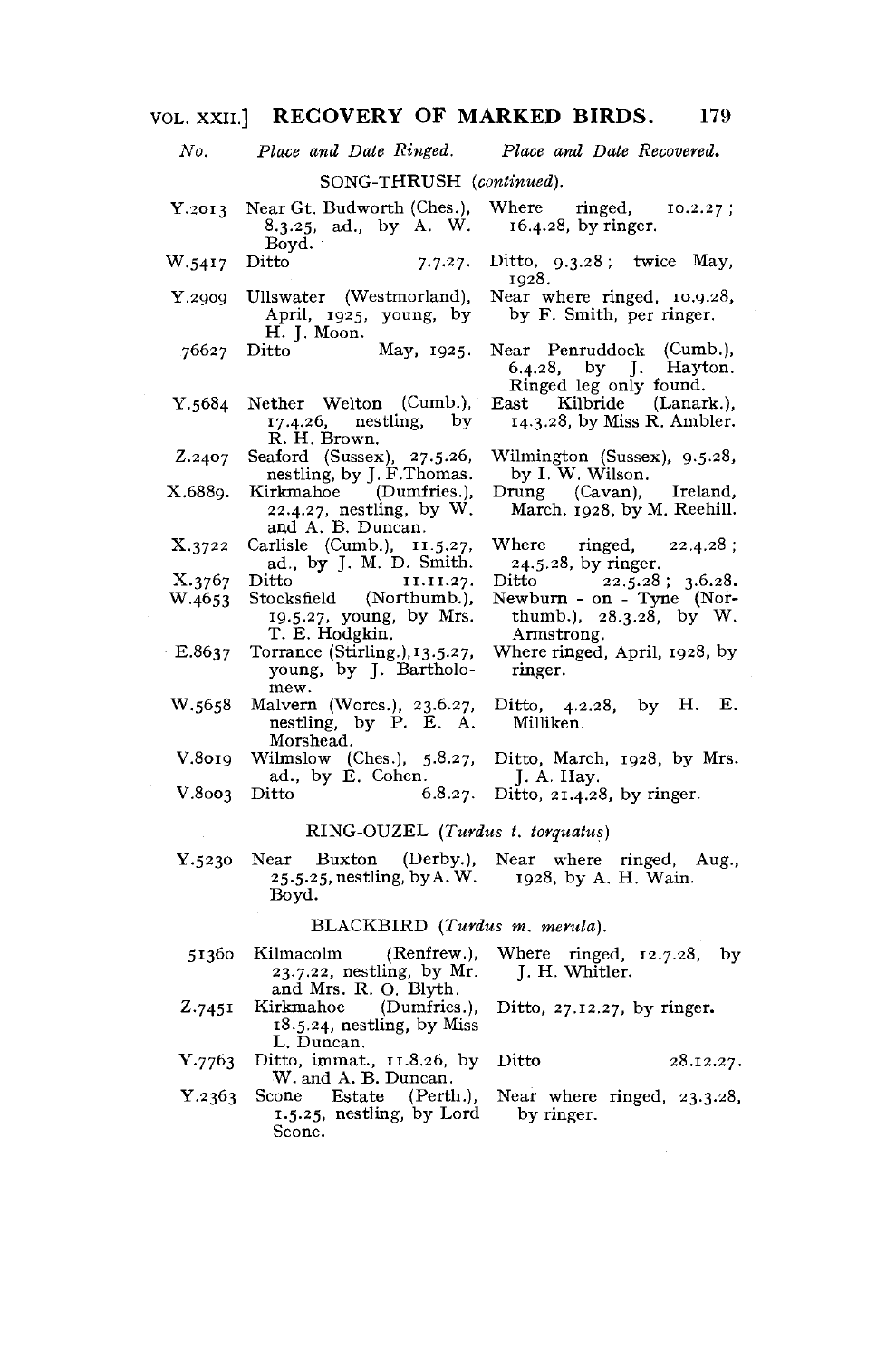*No. Place and Date Ringed. Place and Date Recovered.*  BLACKBIRD *(continued.)*  Y.6778 Scone Estate (Perth.), 7.5.25. nestling, by  $Lord'$ Scone. Y.1182 Hareshawmuir, Kilmarnock, 8.5.26, young, by E. Richmond Paton. X.7536 Dalnaglar,Glenshee(Perth.), 19.5.26, nestling, by Miss E. C. Sharp.<br>ılmuir. — near V.5003 Balmuir, near Dundee, 23.5.28, ditto. Y.5710 Prestbury (Ches.), 22.8.26, ad., by R. M. Garnett.<br>Ditto 7.11.2 Y.5719 Ditto 7.11.26.<br>Y.3301 Broughty Ferry (Forfar.). Broughty Ferry (Forfar.),  $17.9.25$ , immat., by immat., J. N. D. and T. L. Smith.<br>Ditto 18.12.27. W.5815 Ditto 18.12.27. X.3743 Carlisle (Cumb.), 26.5.27, ad., by J. N. D. Smith.<br>Ditto 12.3.28. X.3988 Ditto 12.3.28. Y.7047 Bridge of Earn (Perth.), 4.5.25, young, by A. H. R. Wilson. W.3373 Penrith (Cumb.), June, 1926, young, by H. J. Moon. W.6394 Ullswater (Cumb.), April, 1927, ditto. W.9833 Helensburgh (Dumbarton), 27.4.27, nestling, by T. Kerr. V.1121 Near Ramsey, Isle of Man, 7.5.27, by F. A. Craine. Y.9048 Formby (Lanes.), 12.5.27, nestling, by T. L. S. Dooly. W.9556 St. Ives (Hunts.), 30.5.27, young, by E. Peake. V.8001 Wilmslow (Ches.), 4.8.27, ad., by E. Cohen. V.7403 Prestwich (Lancs.), 5.8.27, ad., by G. Townsend. W.5430 Near Gt. Budworth (Ches.), (577<sup>11</sup>) <sup>I</sup>9-2.24, ad., by A. W. Boyd. Ballymoney (Antrim), Ireland, 3.3.28, by S. Scott. Where ringed, 4.3.28, by ringer. Dunblane (Perth.), 27.3.28, by C. J. Lithgow. Aberdeen, late July, 1928, by J. Leiper. Where ringed, 31,3,28, by ringer. Ditto $\overline{18.12.27}$ , by ringer. Near where ringed, 23.5.28, by Wm. Gordon. Ditto, early July, 1928, by P. Kerr. Where ringed, 12.3.28, by ringer. Preston Hall, Ford (Midlothian), 21.7.28, by C. Johnston. Ditto, 19.7.28, by D. Ross. Brampton, near Carlisle (Cumb.), early April, 1928, by T. G. Thompson. Cumberland, June, 1928, by J. G. Robinson. Ringed leg (also 32 Pigeon rings) in Peregrine's eyrie. Where ringed, 16.5.28. Near where ringed, 6.7.28, by J. J. Gill. Where ringed, early March, 1928, by L. Thomson. Ditto, 11.3.28, by ringer. Ditto, 11.3.28, by ringer. Ditto, 23.4.28, by H. Bedford per R. M. Garnett. Ditto, twice Nov., 1925; three times, Dec., 1927, re-ringed W.5430; 18.9.28.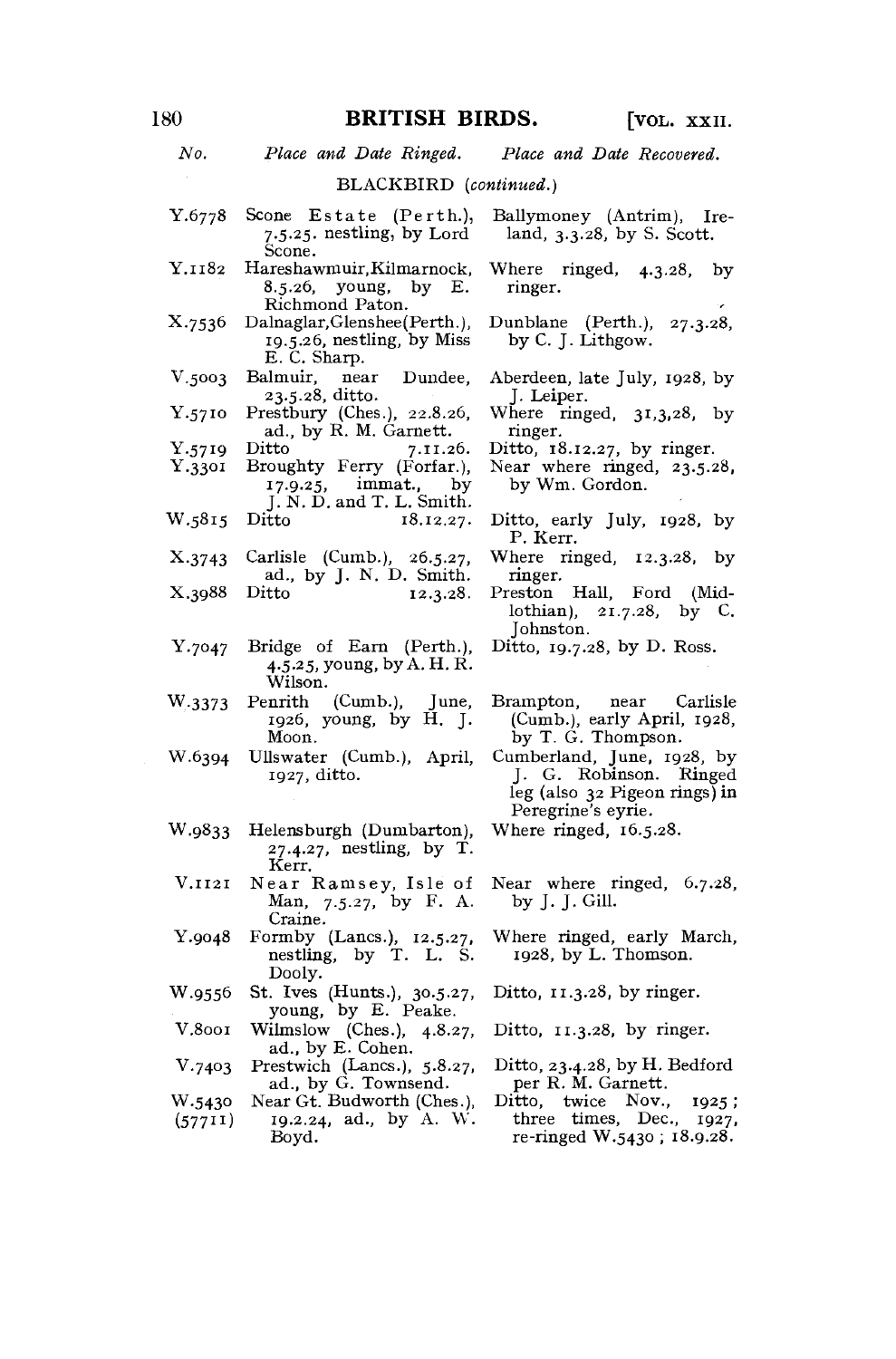# VOL. XXII] RECOVERY OF MARKED BIRDS. 181

| No.    | Place and Date Ringed.                                                    | Place and Date Recovered.                                     |
|--------|---------------------------------------------------------------------------|---------------------------------------------------------------|
|        | REDBREAST (Erithacus rubecula).                                           |                                                               |
| D.5598 | Pyrford (Surrey), 2.5.26,<br>nestling, by Mrs. L. E.<br>Taylor.           | Near where ringed, early<br>August, 1928, by Mrs. E.<br>Egan. |
| E.4229 | Near Gt. Budworth (Ches.),<br>7.11.26, ad., by A. W.<br>Boyd.             | Where ringed, 11.3.28, by<br>ringer.                          |
| E.9505 | Ditto 20.1.27.<br>Ditto 25.1.27.                                          | $_{\rm Ditto}$<br>7.5.28.                                     |
| E.9535 |                                                                           | $\mathrm{Ditto}$<br>5.4.28.                                   |
| E.4470 | St. Ives (Hunts.), 3.3.27,<br>ad., by E. Peake.                           | Ditto 17.12.27; 19.1.28.                                      |
| D.8087 | Kirkmahoe (Dumfries.).<br>$9.5.27$ , nestling, by W.<br>and A. B. Duncan. | Ditto<br>Dec., 1927.                                          |
| F.65I4 | Ullswater (Cumb.), June,<br>1927, young, by H. J.<br>Moon.                | Near where ringed, June<br>1928, by C. Alderson.              |
| F.2062 | Ullswater (Westmorland),<br>ditto.                                        | Ditto, $12.3.28$ , by ringer.                                 |
| D.7763 | Prestbury (Ches.), $23.1.27$ ,<br>ad., by R. M. Garnett.                  | Where ringed, twice Dec.,<br>1927, by ringer.                 |
| E.2420 | Ditto nestling, 24.6.27.                                                  | Ditto,<br>$15.2.28$ .                                         |
| E.2403 | Ditto immat., $26.8.27$ .                                                 | Ditto, twice Dec., $1927$ ;<br>$4.2.28$ ; $4.3.28$ .          |
| E.2456 | Ditto ad., 17.9.27                                                        | $\mathrm{Ditto}$<br>21.12.27.                                 |
| F.9540 | Malvern (Worcs.), 16.12.27,<br>ad., by P. E. A. Morshead.                 | Ditto, $10.5.28$ ; again re-<br>leased.                       |
| E.7877 | Near Leeds (Yorks.), $9.2.27$ ,<br>ad., by K. W. Parkinson.               | Near where ringed, 30.3.28.                                   |
| E.7882 | Ditto $13.2.27$ .                                                         | <b>Ditto</b><br>23.3.28.                                      |
| E.93II | Canterbury (Kent), 25.11.27,<br>ad., by St. Edmund's<br>School N.H.S.     | Ditto, April 1928, by J. H.<br>Kashler.                       |
|        | HEDGE-SPARROW                                                             | (Prunella modularis).                                         |
| E.4201 | Near Gt. Budworth (Ches.),<br>20.8.26,ad.,byA.W.Boyd.                     | Where ringed, $1.5.28$ , by<br>ringer.                        |
| D.9366 | Scone Estate (Perth.),<br>.                                               | Ditto<br>4.3.28.                                              |

- 30.4.27. D.9008 Wilmslow (Ches.), 23.6.27, Ditto 7-3-<sup>2</sup> ad., by E. Concu.<br>alvoen. (Worce ) - 6
- F.1600 Marten (Worcs.), 6.1612), Ditto 6.5.28. ad., by  $P = \frac{1}{2}$

# WREN *(Troglodytes t. troglodytes).*

Malvern (Worcs.), 31.5.28, Hawkley, Liss (Hants.), Oct., nestling, by P. E. A. 1928, by L. S. Whicher. Morshead. G.3110

# SWALLOW *(Hinmdo r. ruslica).*

ST.600 Great Budworth (Ches.), Near where ringed, 2.8.28 18.6.27, nestling, by A. W. Boyd. by Mrs. A. G. Boumphrey, per ringer.

 $7.3.28.$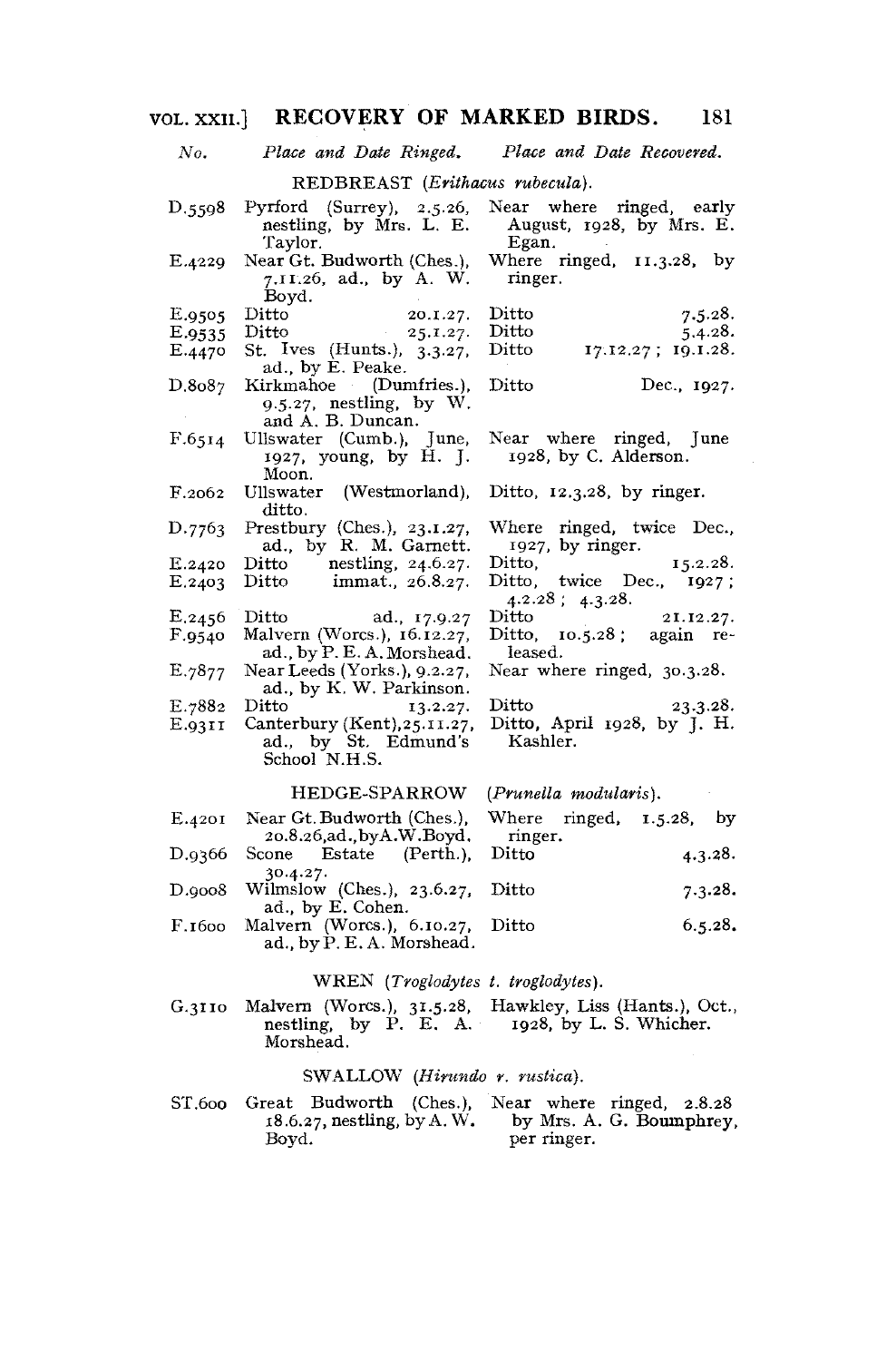# 182 **BRITISH BIRDS.** [VOL. XXII.

*No. Place and Date Ringed. Place and Date Recovered.* 

#### SWALLOW *(continued.)*

|         | SV.719 Laugharne (Carmarthen.), Where ringed, 14.8.28, by |                              |                          |  |
|---------|-----------------------------------------------------------|------------------------------|--------------------------|--|
|         |                                                           | $16.8.27$ , breeding ad., by | ringer. Feeding young in |  |
| $- - -$ | J. F. Thomas.                                             |                              | same shed.               |  |

SV.737. Ditto ditto 23.8.27. Ditto, 27.8.28, ditto.

### MARTIN *(Delichon u. urbica).*

- C.6106 Nether Alderley (Ches.), Near where ringed, Sept., 3.8.25, ad., by R. M. 1927, by ringer.  $3.8.25$ , ad., by R. M.
- Garnett.<br>Burford (Oxford.), 10.7.26. E.6026 Burford (Oxford.), 10.7.26, Where ringed, early June, ad., by A. Mayall. 1928, by Miss E. M. Walter.

### SWIFT *(Apus a. apus).*

 $W.7814$  Shenfield (Essex), 26.6.27, Where ringed,  $14.5.28$ , by ad., by R. E. J. Edwards ringer. Caught on nest. ad., by  $\dot{R}$ . E. J. Edwards for G. P. Pollitt.

# . KINGFISHER *(Alcedo a. ispida).*

F.4654 Near Wokingham (Berks.), Barking Marsh, Dagenham  $2.7.27$ , nestling, by J. N. Fletcher. Chipperfield.

#### WRYNECK *(Jynx t. torquilla).*

B.9289 Eton (Bucks.), 21.6.26, Near Maidenhead (Berks.),  $mid$ -June, 1928, by Mrs. Hendry.

#### LITTLE OWL *(Athene n. vidalii).*

- RR.IIOI Near Swanage (Dorset.), Garnstone Estate Park,<br>5.5.27, ad., by P. T. Weobley (Hereford.), 3.6.28, Cotton for Wellington by T. W. Brown. College.<br>Near Farnham, Bishop's
- RR.2346 Near Farnham, Bishop's Elsenham (Essex), June, 1928, nestling, by C. S. Clarke for Lon. Nat. Hist. Soc.
	- 79785 Holywell, Swanmore by M. Portal.

5.5.27, ad., by P. T. Weobley (Hereford.), 3.6.28,

- 
- Southwick, Fareham (Hants.), (Hants.),  $12.6.27$ , young, late June,  $1928$ , by F. sley, per G. H. Morgan.

## $\mathcal{P}$  MITNIX  $\mathcal{P}$  MIT  $\mathcal{P}$   $\mathcal{P}$   $\mathcal{P}$   $\mathcal{P}$   $\mathcal{P}$   $\mathcal{P}$   $\mathcal{P}$   $\mathcal{P}$   $\mathcal{P}$   $\mathcal{P}$   $\mathcal{P}$   $\mathcal{P}$   $\mathcal{P}$   $\mathcal{P}$   $\mathcal{P}$   $\mathcal{P}$   $\mathcal{P}$   $\mathcal{P}$   $\mathcal{P}$   $\mathcal{P}$   $\mathcal{P}$   $\math$ TAWNY OWL *(Strix a. sylvatica).*

- 77604 LogieahnondLodge(Perth.), Near Perth, 15.5.28, by J. D.  $1.5.26$ , nestling, for Lord Scone.
- Torrance (Stirling.), 3.5.27, 39456 Torrance (Stirling.), 3.5.27, Milton-by-Campsie (Stirling.), young, by J. Bartholo-<br>mew.

### BARN-OWL *(Tyto a. alba).*

102646 Burscough (Lanes.), July, Near Kirkby (Lanes.), 7.3.28, 1926, young, by H. J. by R. Tyrer. Moon.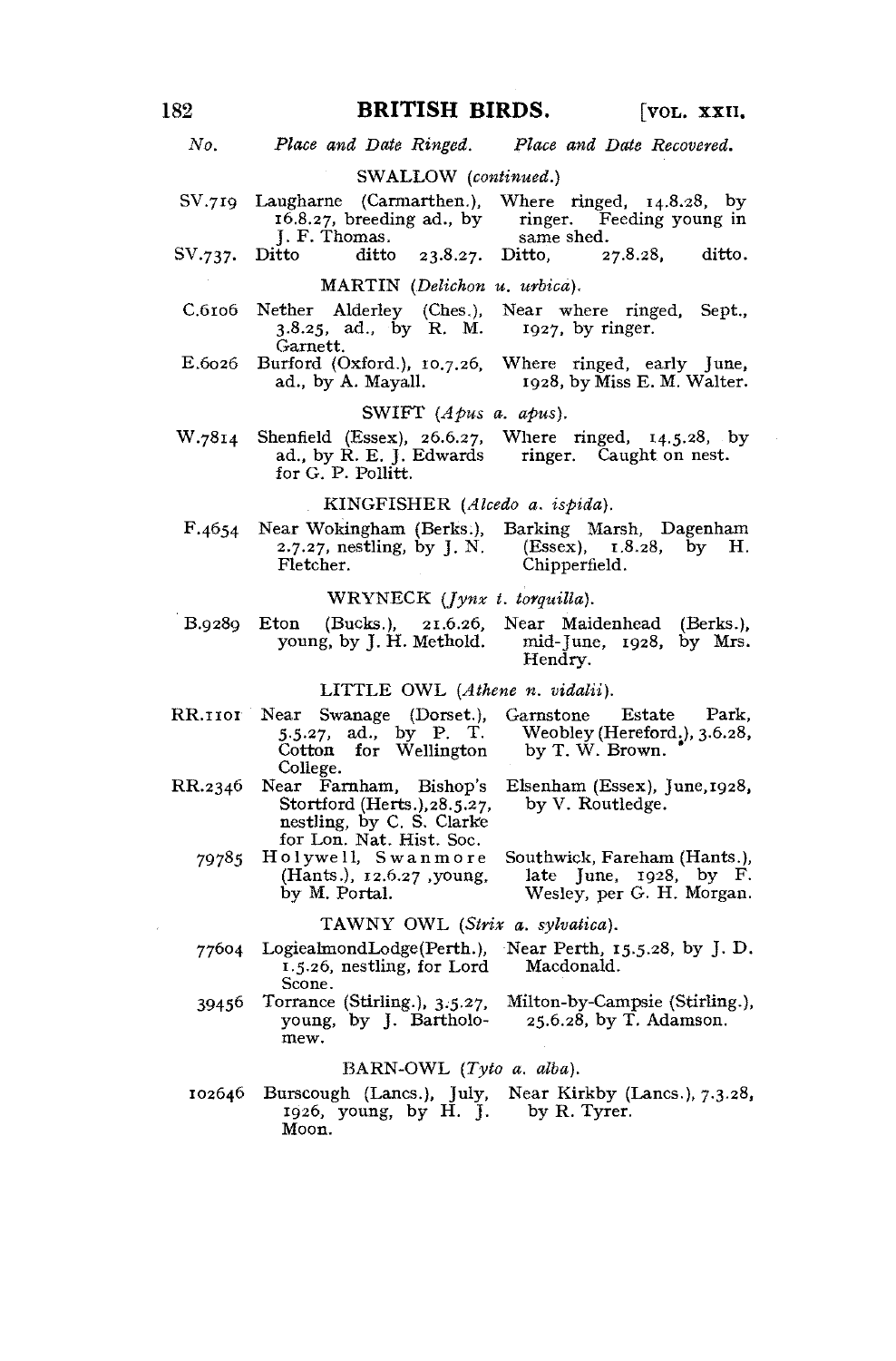# VOL. XXII.] RECOVERY OF MARKED BIRDS. 183

*No. Place and Date Ringed. Place and Date Recovered.* 

MERLIN *(Falco c. wsalori).* 

V.6733 East Cheshire hills, 30.6.28, Riddings (Derbyshire), nestling by R. E. 19.9.28, by J. J. Lathwell. 19.9.28, by J. J. Lathwell. Knowles. by  $R$ ,  $E$ .

*tinnunculus).*  KESTREL *(Falco t.* 

77465 Haslingfield (Cambs.), Kettering (Northants.), mid-April, 1928, by J. M. Flack. 13.6.25, young, by G. W. Thompson.

#### MONTAGU'S HARRIER *(Circus pygargus).*

28804 Norfolk, 29.6.27, young. Near Northampton, mid-May, 1928 (found dead), by H. E. C. Fursier.

#### SPARROW-HAWK *(Accipiter n. nisus).*

| 78090   | Curbwaite(Cumb.), 16.7.25, | Carlisle<br>Brampton.<br>Near |
|---------|----------------------------|-------------------------------|
|         | nestling, by R. H. Brown.  | (Cumb.), $24.4.28$ , by Thos. |
|         |                            | Hall.                         |
| RR.2064 | Holt (Norfolk), 23.6.27,   | Houghton, King's Lynn (Nor-   |
|         | young, by A. P. Meikle-    | folk), $4.4.28$ , by A. D.    |
|         | iohn.                      | Wilson.                       |
| RR.2067 | Ditto<br>ditto.            | Mannington (Norfolk), 2.6.28, |
|         |                            | by D. Barlow.                 |

### HERON *(Ardea c. cinerea).*

| 105741 |       | Alder Shaw Wood, near Near Mettet (Namur), Bel- |                     |                          |      |
|--------|-------|-------------------------------------------------|---------------------|--------------------------|------|
|        |       | Beckley (Sussex), 22.4.28,                      |                     | gium, 27.6.28, by A. van |      |
|        |       | nestling, by D. D. God-                         | Delft.              |                          |      |
|        | frev. |                                                 |                     |                          |      |
| 105719 | Ditto | ditto.                                          | Beermem-lez-Bruges, |                          | Bel- |

ditto.

ditto, ditto.

- Ditto ditto. Beermem-lez-BrugeS, Belgium, early June, 1928, by J. Dedecker.
	- Beauvoir-en-Forez, Boen (Loire), France, 10.7.28, by Comte de Neufborg and A. Chappellier.
	- Near mouth of Seine, France 15.8.28, by P. Binet.
	- Goyan (Pontevedra), Spain, 4.12.28, by S. Rodriguez.<br>River Blythe, Ridwa
	- River Blythe, Ridware (Staffs.), early June, 1928, by C. W. Howitt.
	- St. Neots (Hunts.), 10.10.28,' by J. Rampley.
	- Brechin (Forfar.), mid-July, 1928, by W. P. Clark.
	- Wrington (Som.), 28.7.28, by M. C. G. Bentall.
- 105213 Fawley Court, near Henley (Bucks.), 1.4.28, young, for G. P. Pollitt.

105747 Ditto

105751 Ditto 105750 Ditto

- 104765 Sandy (Beds.), 28.4.28, young, ditto.
- 103299 Lynedoch, Almondbank (Perth.), June, 1928, by Lord Scone.
- 106850 Brockley Combe, Cleve (Som.), 20.6.28, young, by K. C. Berry for Bristol Naturalists\* Soc.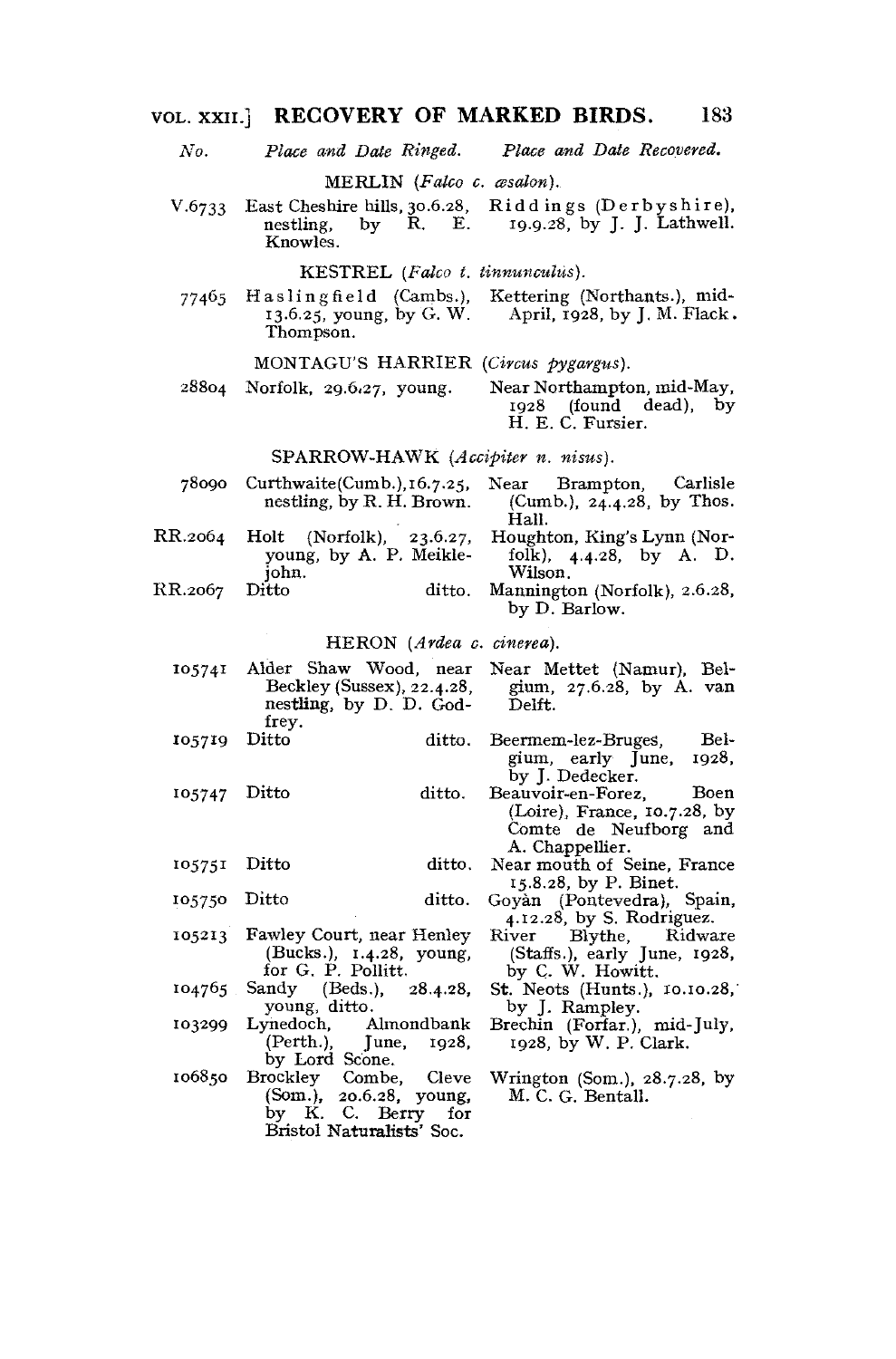# 184 **BRITISH BIRDS.** [VOL. XXII.

Where ringed, 15.1.28, by

Near where ringed, early November, 1927, by ringer.

ringer.

*No. Place and Date Ringed. Place and Date Recovered.* 

MALLARD (Anas p. platyrhyncha).

- 27028 Otmoor (Oxford), 22.5.27, flapper, by E. M. Nichol-son. Near Charlton-on-Otmoor (Oxford.), January, 1928, by H. L. Newell, Jnr., per B. W. Tucker.
- 24209 Prestbury (Ches.), 29.5.27, hand - reared from Cheshire egg, by R. M. Garnett.<br>Lynedoch,
- 27506 Almondbank (Perth.), 25.6.27, juv., by H. Zimmerman for Lord Scone.
- 31 birds Oakmere (Ches.), 13.9.26 Where ringed, between Sepand 27.7.27, hand-reared young, by A. W. Boyd. tember, 1927, and February, 1928.

GANNET *(Sula bassana).* 

101034 Bass Rock, Scotland, Aug., 1926, young, by H. W. Near Waag, Faroe Islands, 5.6.28, by P. E. Larsen. Robinson.

TEAL *(Anas c. crecca).* 

|               | 76166 Longtown (Cumb.), 3.3.25,<br>ad., by R. J. Graham. | R. Wear, between Sunderland<br>and Durham, 21.1.28, by<br>T. Harrison.                                       |
|---------------|----------------------------------------------------------|--------------------------------------------------------------------------------------------------------------|
| . 78407 Ditto |                                                          | 23.12.25. Nordstrand (Kreis-Husum),<br>Schleswig-Holstein, 17.9.27,<br>by H. Boysen.                         |
| 78349         | Ditto                                                    | 28.10.25. Norrbotten (within Lapland<br>frontier), Sweden, $22.6.27$ ,<br>by K. Stenberg.                    |
| 78452 Ditto   |                                                          | 26.1.26. Parish of Alfdalen (Dale-<br>carlia), Sweden, $14.5.28$ , by<br>D. E. Eriksson, per E.<br>Lonnberg. |
| RR.5123       | Stranraer (Wigtown.),<br>28.2.28, ad., by M. Portal.     | Tempo (Fermanagh), Ireland,<br>early Aug., 1928, by J. R.<br>Watson.                                         |

CORMORANT *(Phalacrocorax c. carbo).* 

|        | $10066(?)$ * Farne Islands (Northumb.).<br>$2.8.13$ , nestling, by Mrs.<br>A. Gordon. | Pease Bay (Northumb.), Dec.,<br>$1927$ , by P. M. Levy.                                          |
|--------|---------------------------------------------------------------------------------------|--------------------------------------------------------------------------------------------------|
| 104302 | land.), 5.7.28, nestling,<br>by Miss E. C. Sharp.                                     | Badcall Islands (Suther- Lappoch Beacon, near Irvine<br>Bar (Ayr.), 29.9.28, by<br>A. G. Dodson. |

\* The sixth figure is worn.off, but numbers 100660 to 100669 were all put on Cormorants at the same place and date.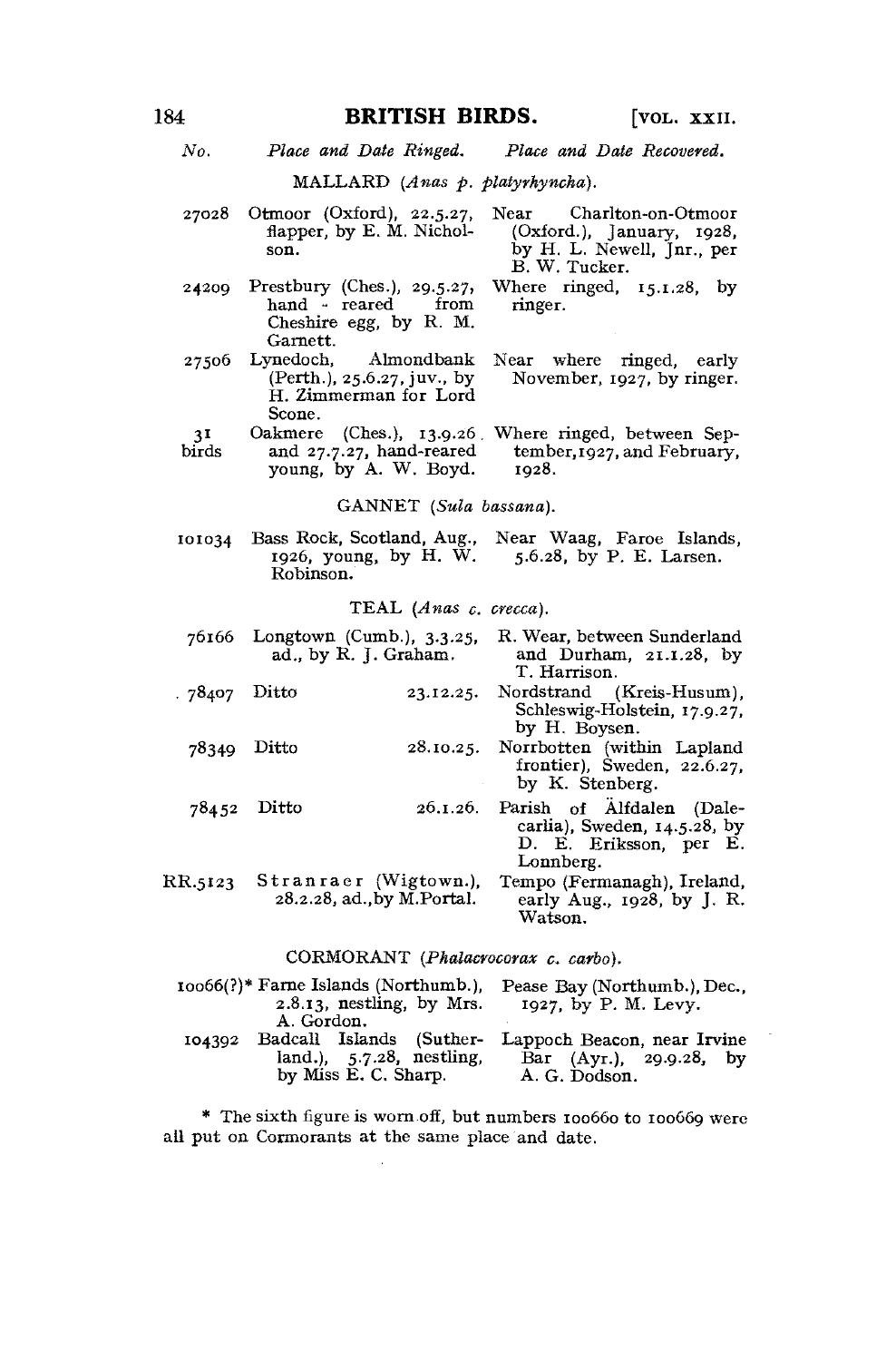| VOL. XXII.                           | RECOVERY OF MARKED BIRDS.                                                                           | 185                                                                                                                                  |  |  |
|--------------------------------------|-----------------------------------------------------------------------------------------------------|--------------------------------------------------------------------------------------------------------------------------------------|--|--|
| No.                                  | Place and Date Ringed.                                                                              | Place and Date Recovered.                                                                                                            |  |  |
|                                      | SHAG (Phalacrocorax a. aristotelis).                                                                |                                                                                                                                      |  |  |
| 100875                               | Treshnish<br>Lunga,<br>Isles<br>$(Argyll.)$ , $13.7.27$ , nest-<br>ling, by W. and A. B.<br>Duncan. | Ulva Ferry, Mull (Argyll.),<br>7.4.28, by N. Macfarlane.                                                                             |  |  |
| 101446                               | 7.6.27.<br>Ditto                                                                                    | Isle of Fiary, S. Uist (O.<br>Hebrides), mid-May, 1928,<br>by J. McKinnon.                                                           |  |  |
| 102115                               | Ditto<br>12.7.27.                                                                                   | Island of Ensay, Sound of<br>Harris (O. Hebrides), early<br>Feb., 1928, by C. Morrison<br>per D. A. Stewart.                         |  |  |
| 101143                               | ditto.<br>Ditto                                                                                     | Loch Nevis, Mallaig (Inver-<br>ness.), Feb., 1928, by D.<br>Macdonald.                                                               |  |  |
| 104176                               | Tintagel (Cornwall), 25.7.27,<br>nestling, by Miss J. M.<br>and P. K. Chance.                       | Ile de Sein, France, 11.2.28,<br>by the Acting British Con-<br>sul.                                                                  |  |  |
|                                      | WOOD-PIGEON (Columba p. palumbus).                                                                  |                                                                                                                                      |  |  |
| 79725                                | Kinloch, Meigle (Perth.),<br>25.5.26, young, by C. W.<br>Walker.                                    | Where $ringed$ , $28.2.28$ , by<br>ringer.                                                                                           |  |  |
| 79391                                | Ditto<br>2.5.26.                                                                                    | Near where ringed, mid-<br>1928, by J. M.<br>March,<br>Carmichael and J. Barthol-<br>omew.                                           |  |  |
| 77607                                | Scone Estate<br>(Perth.),<br>31.3.27, nestling, by Lord<br>Scone.                                   | Ditto, $29.3.28$ , by R. Mitchell.                                                                                                   |  |  |
| 74426                                | Whitehall,Kirkmahoe,<br>$(Dumries.), 19.4.27, nest-$<br>ling, by W. and A. B.<br>Duncan.            | Auldgirth (Dumfries.),<br>11.7.28, by J. Mitchell.                                                                                   |  |  |
| 79819                                | Torrance (Stirling.), 9.5.27,<br>young, by J. Bartholo-<br>mew.                                     | Near Dundee<br>(Forfar.),<br>21.3.28, by R. T. Stewart.                                                                              |  |  |
| RR.1428                              | Harbledown (Kent), 5.6.27,<br>young, for St. Edmund's<br>School Nat. Hist. Soc.                     | $\operatorname{Near}$<br>Faversham<br>(Kent),<br>27.7.28, by A. Hockley.                                                             |  |  |
| TURTLE-DOVE (Stretopelia t. turtur). |                                                                                                     |                                                                                                                                      |  |  |
| RR.4409<br>(73773)<br>(72945)        | Near Gt. Budworth (Ches.),<br>19.8.24, ad., by A. W.<br>Boyd.                                       | Where ringed, 8.7.25; 9.6.26;<br>15.6.27 (re-ringed 73773);<br>6.5.28 (re-ringed $RR.4409$ );<br>17.6.28, by ringer.                 |  |  |
| RR.4405<br>(73740)<br>(73708)        | Ditto<br>8.7.25.                                                                                    | Where $ringed$ , $26.6.26$ (re-<br>ringed<br>73740; 2.8.26;<br>June, twice July, 1927 (re-<br>ringed $RR.4405$ ; July, Aug.<br>1928. |  |  |
| 73735                                | 21.6.26.<br>Ditto                                                                                   | Ditto,<br>re-ringed<br>4.7.28;<br>RR.4429.                                                                                           |  |  |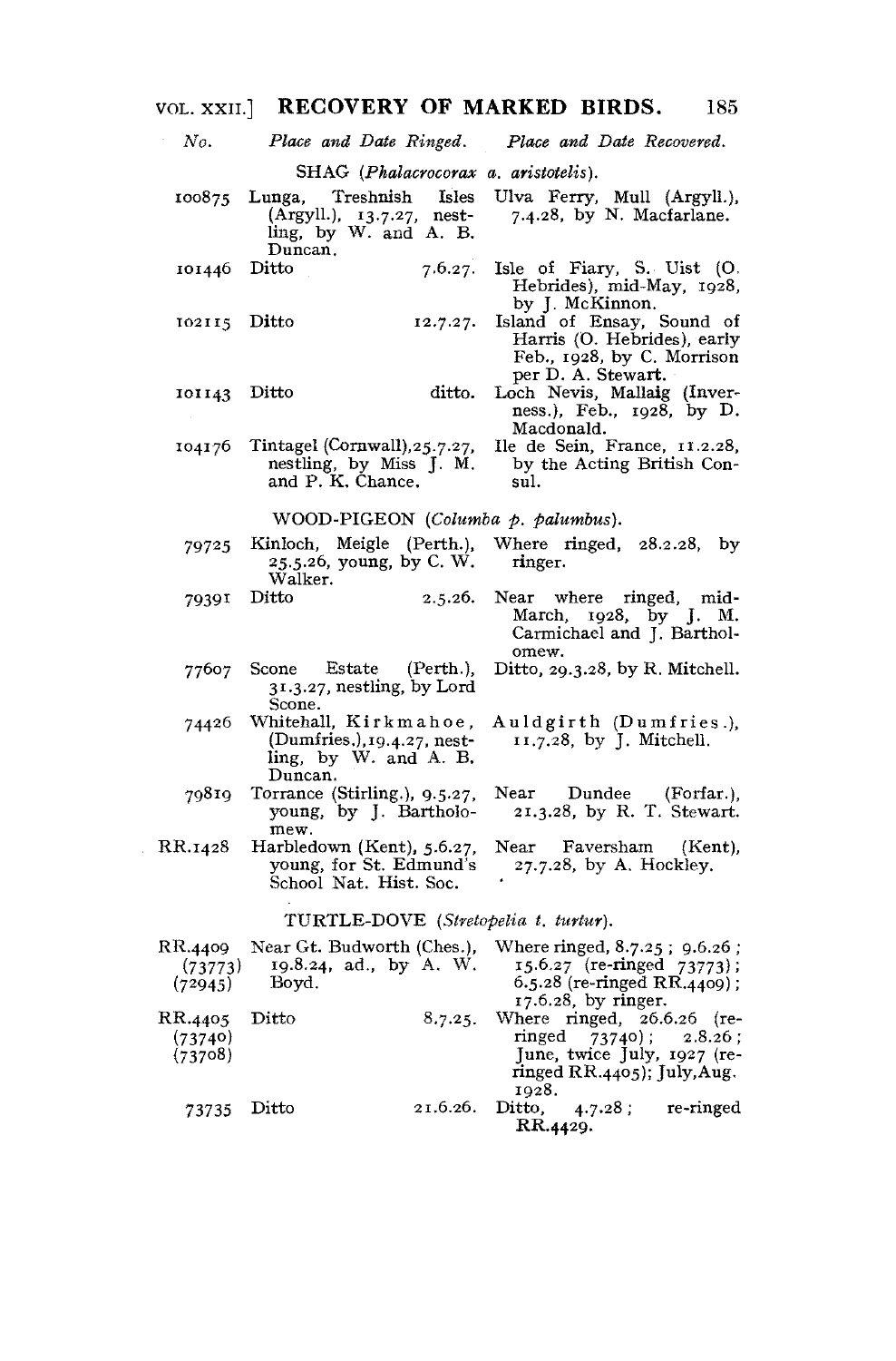| No.     | Place and Date Ringed.                                                                     | Place and Date Recovered.                                                                           |  |  |  |
|---------|--------------------------------------------------------------------------------------------|-----------------------------------------------------------------------------------------------------|--|--|--|
|         | TURTLE-DOVE (continued.)                                                                   |                                                                                                     |  |  |  |
| 73745   | Near Gt. Budworth (Ches.),<br>30.6.26,ad., by A.W. Boyd.                                   | Near where ringed, 19.5.28,<br>by L. E. Reed, per ringer.                                           |  |  |  |
| 73782   | Ditto<br>27.7.26.                                                                          | Where ringed, $23.7.28$ ; re-<br>ringed RR.4435.                                                    |  |  |  |
|         | LAPWING (Vanellus vanellus).                                                               |                                                                                                     |  |  |  |
| 88132   | Torrance (Stirling.), 11.6.17,<br>nestling, by J. Bartholo-<br>mew.                        | Where ringed,<br>25.6.28, by<br>ringer.                                                             |  |  |  |
| Y.7715  | Ditto<br>15.6.25.                                                                          | Ditto, 19.6.28.<br>Dead some<br>time.                                                               |  |  |  |
| X7337   | young,<br>1.7.26.<br>Ditto,                                                                | Abbeyfeale (Limerick), Ire-<br>land, 20.1.28, by J. F.<br>Hanly.                                    |  |  |  |
| Z.5450  | Thornhill(Dumfries.), 9.6.24,<br>nestling, by J. Murray,<br>for H. S. Gladstone.           | Where ringed, late July, 1928.<br>Ring found by remains of<br>bird.                                 |  |  |  |
| Y.8415  | Bowscale Moss (Cumb.),<br>17.5.26, young, by Miss<br>L. W. Streatfield.                    | Ditto, 1.3.28, by T. Cockbain.                                                                      |  |  |  |
| 78045   | Killearn (Stirling.), 8.6.26,<br>by P. C. Macfarlane.                                      | Near where ringed, July, 1928,<br>by A. McEwen.                                                     |  |  |  |
| X.3492  | Near Kirriemuir (Forfar.),<br>7.6.26, young, by T. L.<br>Smith.                            | Errol (Perth.), 29.3.28, by J.<br>Scott snd A. Graham.                                              |  |  |  |
| W.7920  | (Argyll.), 28.4.27,<br>$\operatorname{Tiree}$<br>young, by L. Fraser for<br>G. P. Pollitt. | Barnstaple (Devon.), 12.3.28,<br>by F. H. Newton.                                                   |  |  |  |
| V.3044  | Penrith (Cumb.), May, 1927,<br>young, by H. J. Moon.                                       | Little Downham, Ely<br>$(Cambs.)$ , March, 1928, by<br>P. Dean.                                     |  |  |  |
| W.3805  | Gartmore (Perth.), 21.6.27,<br>by Sir S. Bilsland.                                         | Etcharry, Canton de Saint<br>Palais (Basses Pyrénées),<br>France, 5.1.28, by Mons.<br>Urrutybéhéty. |  |  |  |
| RR.4668 | (Inverness.),<br>Aviemore<br>$10.5.28$ , nestling, by P.K.<br>Chance.                      | Between Dundee and Perth,<br>13.10.28, by D. McInroy.                                               |  |  |  |
|         | REDSHANK (Tringa t. totanus).                                                              |                                                                                                     |  |  |  |
| X.8766  | Ainsdale (Lancs.), 26.5.26,<br>nestling, by R. Wagstaffe<br>for F. W. Holder.              | Arcachon (Gironde), France,<br>June, 1928, by J. Berlioz.<br>Date not confirmed.                    |  |  |  |
|         | CURLEW (Numenius a. arquata).                                                              |                                                                                                     |  |  |  |
| 22352   | Ullswater (Cumb.), May,<br>1925, young, by H. J.<br>Moon.                                  | Claremorris (Mayo), Ireland,<br>2.10.28, by P. J. Hoban.                                            |  |  |  |
| 25757   | (Cumb.)<br>Penrith<br>June,<br>1928, ditto.                                                | Ballina (Mayo), Ireland, mid-<br>Oct., 1928, by R. R.<br>Bennerhassett.                             |  |  |  |
| RR.1866 | Near Skirwith<br>(Cumb.),<br>20,5.28, nestling, by R. H.<br>Brown.                         | Near Sline Head Lighthouse<br>(Galway), Ireland, 2.9.28,<br>by T. Connolly.                         |  |  |  |
|         |                                                                                            |                                                                                                     |  |  |  |

# 186 **BRITISH BIRDS.** [VOL. XXII.